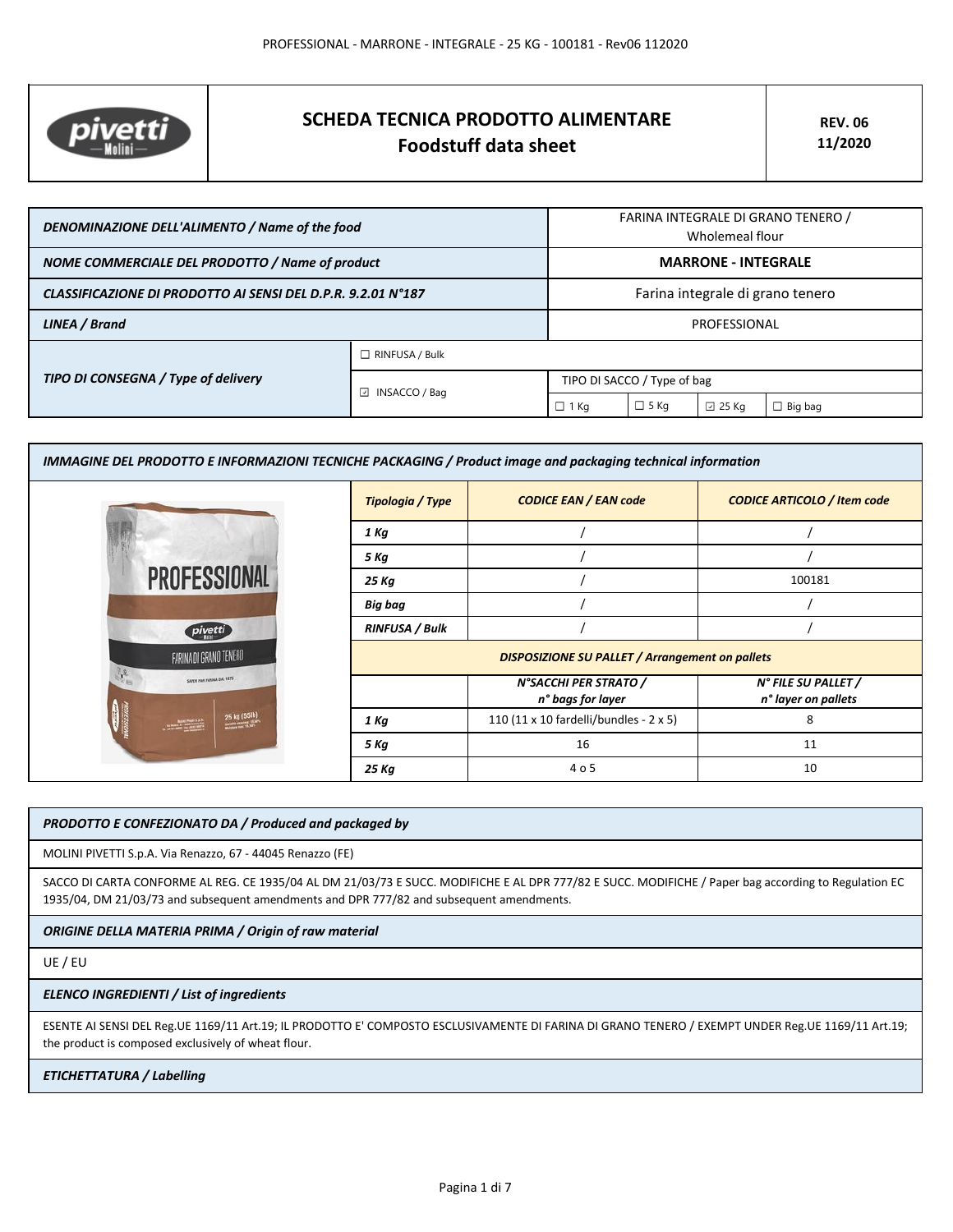TUTTI I TIPI DI CONFEZIONI SONO ETICHETTATE CONFORMEMENTE AL REG. CE 1169/2011 E AL D.P.R. 187/2001. IL PRODOTTO SFUSO RIPORTA LE INDICAZIONI OBBLIGATORIE (AI SENSI DELL'ART. 17 DEL D.LGS. 109/92) SUI DOCUMENTI COMMERCIALI / All kinds of packagings are labelled in accordance with REG. EC 1169/2011 and DPR 187/2001. The bulk shows the mandatory (WITH ART. 17 OF LEGISLATIVE DECREE NO. 109/92) on commercial documents.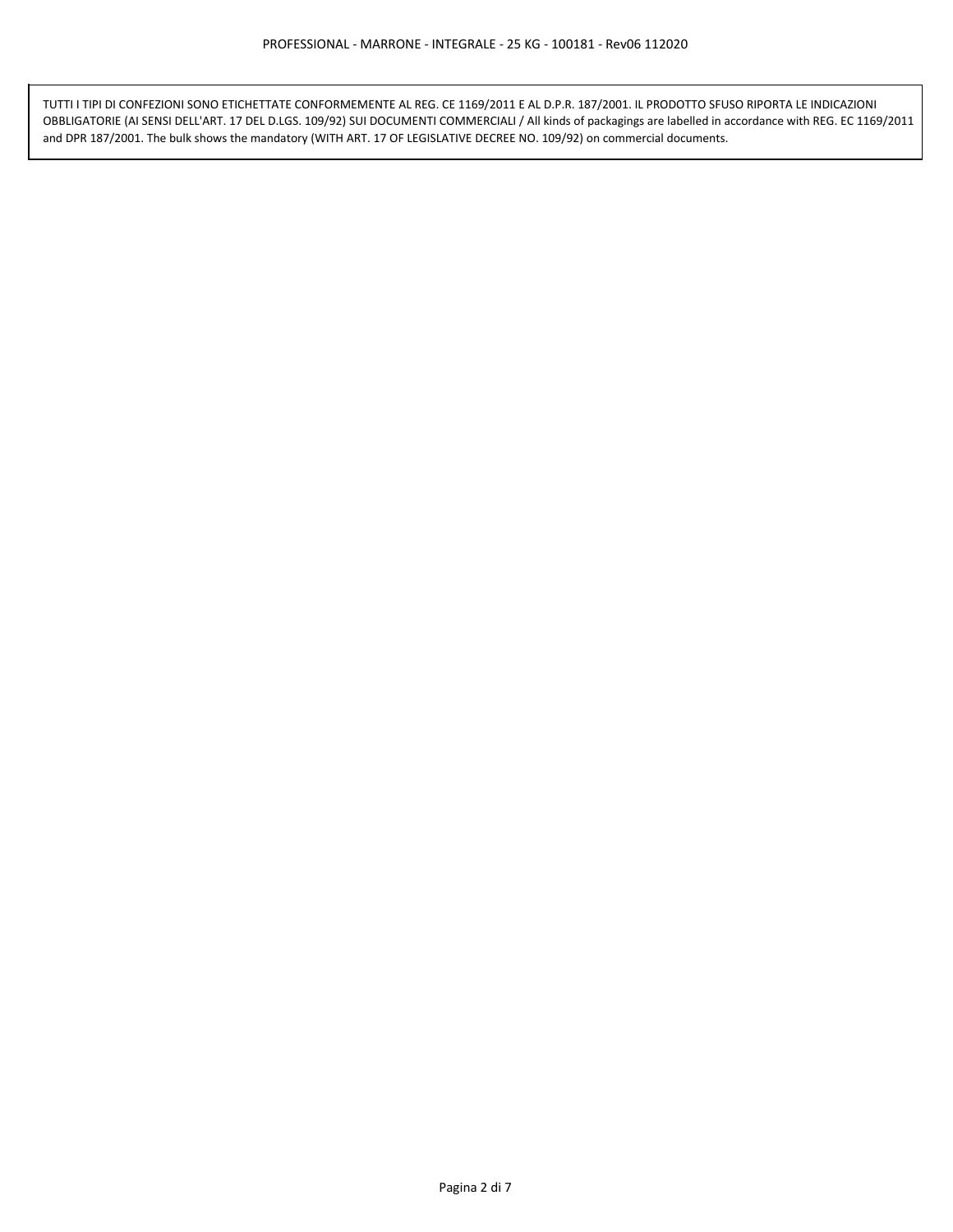| CARATTERISTICHE CHIMICO - FISICHE E REOLOGICHE / Chemical - physical and rheological characteristics |                                                                                      |                                             |                                            |
|------------------------------------------------------------------------------------------------------|--------------------------------------------------------------------------------------|---------------------------------------------|--------------------------------------------|
| <b>PARAMETRI / Parameters</b>                                                                        | <b>UNITA' DI</b><br><b>MISURA /</b><br>Unit of<br>measure                            | <b>VALORE MIN /</b><br><b>Minimum value</b> | <b>VALORE MAX/</b><br><b>Maximum value</b> |
| UMIDITA' (Reg. CEE n° 1470/68) / Humidity                                                            | %                                                                                    |                                             | 15,5                                       |
| PROTEINE (Metodo Kjeldhal N x 5,70) Protein (Kjeldhal method N x 5,70)                               | % s/s                                                                                | 12                                          |                                            |
| MINERALI / Minerals                                                                                  | % s/s                                                                                | 1,3                                         | 1,7                                        |
| INDICE DI CADUTA HAGBERG / Falling Number (Perten method)                                            | Sec                                                                                  | 250                                         |                                            |
| GLUTINE / Gluten                                                                                     | % s/s                                                                                | 9                                           |                                            |
| ALVEOGRAMMA (METODO CHOPIN) / Alveograph (Chopin Method)                                             |                                                                                      |                                             |                                            |
| W (103 erg)                                                                                          | Joule                                                                                | 230                                         | 270                                        |
| P/L                                                                                                  |                                                                                      | 0,50                                        | 0,80                                       |
| FARINOGRAMMA (METODO BRABENDER) / Farinograph (Brabender Method)                                     |                                                                                      |                                             |                                            |
| ASSORBIMENTO ACQUA / Absorption water                                                                | %                                                                                    | 56                                          |                                            |
| TEMPO DI ASSORBIMENTO / Water absorption time                                                        | Min                                                                                  | 3                                           |                                            |
| STABILITA' / Stability                                                                               | Min                                                                                  | 4                                           |                                            |
| <b>PROPRIETA' ORGANOLETTICHE / Organoleptic properties</b>                                           |                                                                                      |                                             |                                            |
| COLORE / Colour                                                                                      | BIANCO E MARRONCINO TIPICO / Typical white and brown                                 |                                             |                                            |
| ODORE / Aroma & Flavor                                                                               | <b>GRADEVOLE E NATURALE / Pleasant and natural</b>                                   |                                             |                                            |
| ASPETTO / Appearance                                                                                 | POLVERE SOFFICE CON SCAGLIE DI CRUSCA / Fluffy powder with<br>bran flakes            |                                             |                                            |
| PERCEZIONE AL TATTO / Perception to the touch                                                        | RUVIDA, BEN OMOGENIZZATA E PRIVA DI GRUMI /<br>rough and well homogenized, lump-free |                                             |                                            |

| <b>CONTAMINANTI / Contaminants</b>                                                                                               |                                                                  |                                                                                     |  |
|----------------------------------------------------------------------------------------------------------------------------------|------------------------------------------------------------------|-------------------------------------------------------------------------------------|--|
| <b>PARAMETRI / Parameters</b>                                                                                                    | <b>UNITA' DI</b><br><b>MISURA</b> /<br><b>Unit of</b><br>measure | <b>VALORE MASSIMO CONSENTITO PER LEGGE /</b><br><b>Maximum value allowed by law</b> |  |
| CHIMICO - FISICI / Chemical - physical                                                                                           |                                                                  |                                                                                     |  |
| RESIDUI PESTICIDI (ORGANOFOSFORATI, CLORURATI, PIRETROIDI) / Residual pesticides<br>(organophosphates, chlorinated, Pyrethroids) | $\mu$ g / Kg                                                     | ENTRO I LIMITI DI LEGGE / legal limits                                              |  |
| AFLATOSSINE B1 / Aflatoxin B1                                                                                                    | $\mu$ g / Kg                                                     | < 2.0                                                                               |  |
| AFLATOSSINE (B1, B2, G1, G2) / Aflatoxin B1-B2-G1-G2                                                                             | $\mu$ g / Kg                                                     | < 4.0                                                                               |  |
| OCRATOSSINA A / Ochratoxin A                                                                                                     | $\mu$ g / Kg                                                     | < 3.0                                                                               |  |
| ZEARALENONE / Zearalenone                                                                                                        | $\mu$ g / Kg                                                     | < 75                                                                                |  |
| DEOSSIVALENOLO (DON) / Vomitoxin (DON)                                                                                           | µg / Kg                                                          | < 750                                                                               |  |
| <b>PIOMBO</b>                                                                                                                    | mg / Kg                                                          | < 0.20                                                                              |  |
| CADMIO                                                                                                                           | mg / Kg                                                          | < 0.10                                                                              |  |
| MICROBIOLOGICI / Microbiological                                                                                                 |                                                                  |                                                                                     |  |
| CONTA BATTERICA TOTALE (CBT) / Total Plate Count                                                                                 | U.F.C. / g                                                       | $<$ 100000                                                                          |  |
| COLIFORMI TOTALI / Total coliforms                                                                                               | U.F.C. / g                                                       | $<$ 500                                                                             |  |
| LIEVITI / Yeasts                                                                                                                 | U.F.C. / g                                                       | $<$ 1500                                                                            |  |
| MUFFE/Molds                                                                                                                      | U.F.C. $/g$                                                      | $<$ 1500                                                                            |  |
| ESCHERICHIA COLI / Escherichia coli                                                                                              | U.F.C. / g                                                       | $<$ 10                                                                              |  |
| SALMONELLA / Salmonella                                                                                                          | U.F.C. / g                                                       | <b>ASSENTE / Absent</b>                                                             |  |
| FRAMMENTI DI INSETTO (METODO AOAC) / Filth Test                                                                                  |                                                                  |                                                                                     |  |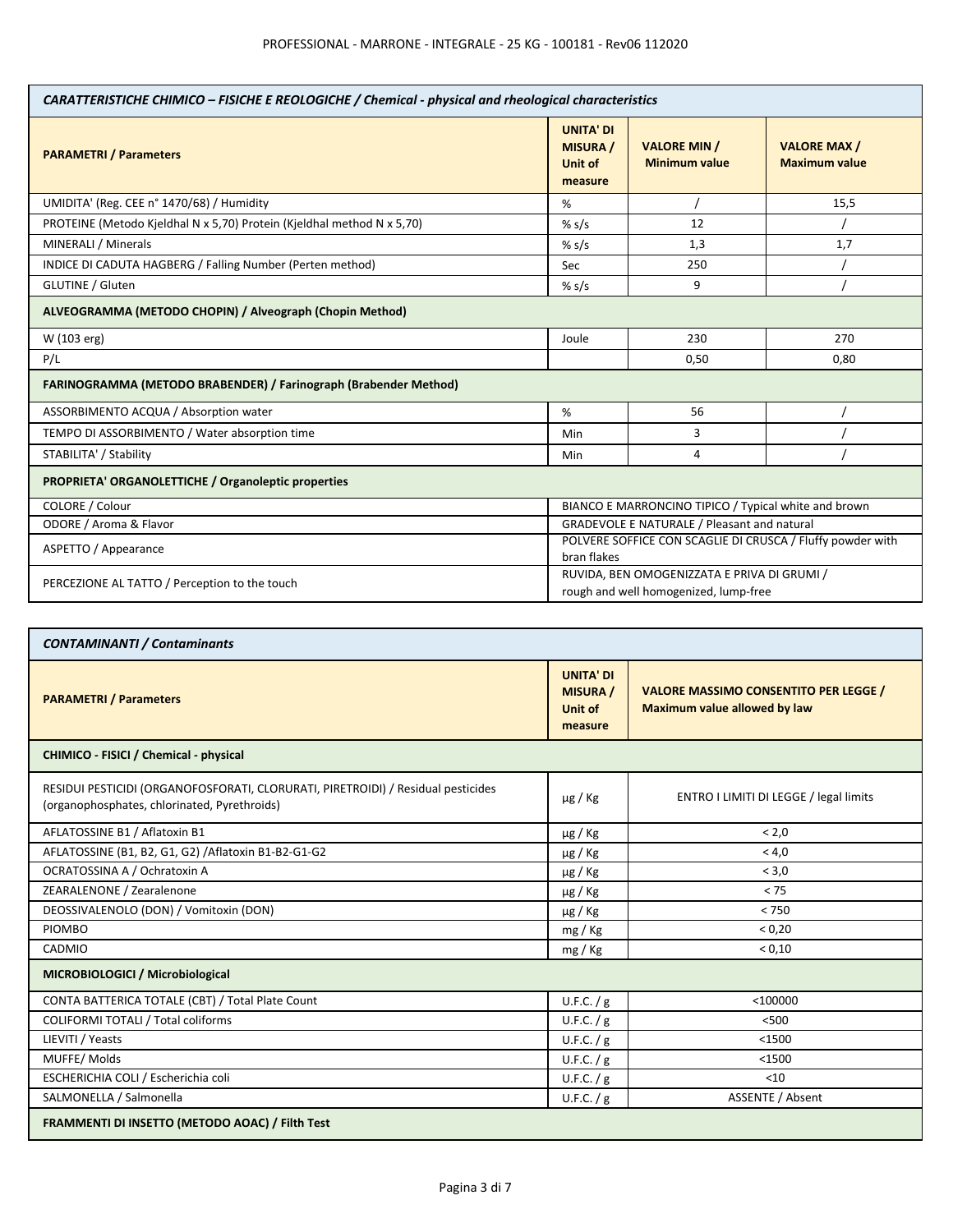| . או INSETT<br><b>FRAMMENT</b><br>Fragments of insect<br>. | $-\sim$<br>οU<br>     | ンピパ<br>ヽノぃ        |
|------------------------------------------------------------|-----------------------|-------------------|
| <b>PELI DI RODITORE</b><br>Rodent hairs                    | $ -$<br><b>JU</b><br> | ASSENTE<br>Absent |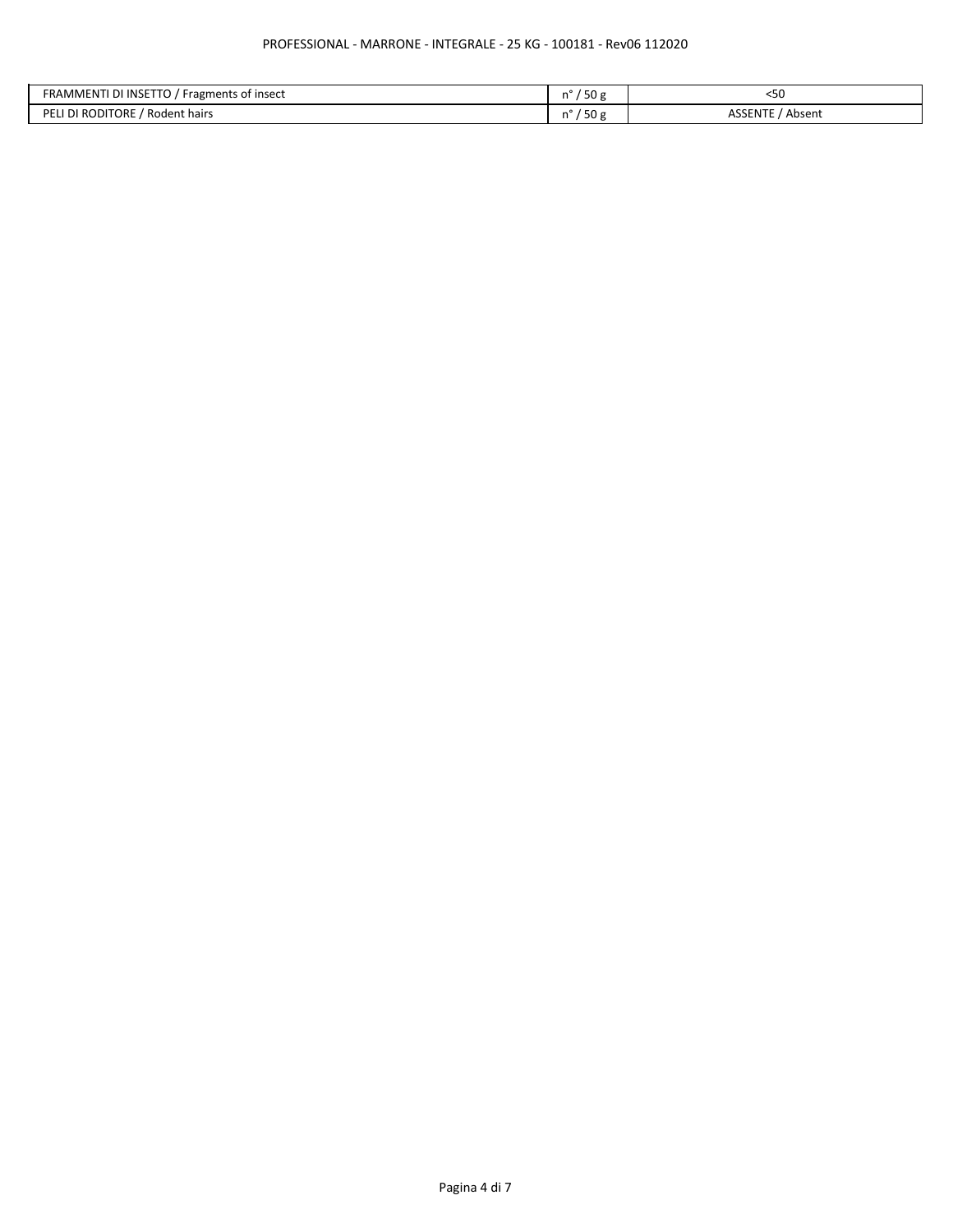| VALORI NUTRIZIONALI MEDI PER 100 g DI PRODOTTO / Mean Nutritional value for 100 g product |                                                     |                                         |  |
|-------------------------------------------------------------------------------------------|-----------------------------------------------------|-----------------------------------------|--|
| <b>PARAMETRI / Parameters</b>                                                             | <b>UNITA' DI MISURA /</b><br><b>Unit of measure</b> | <b>VALORE MEDIO / Mean value</b>        |  |
| <b>ENERGIA</b> / Energy                                                                   | kJ - Kcal                                           | 1524<br>360<br>$\overline{\phantom{0}}$ |  |
| GRASSI / Fat                                                                              | g                                                   | 1,9                                     |  |
| DI CUI ACIDI GRASSI SATURI / Of which saturates                                           | g                                                   | 0,1                                     |  |
| CARBOIDRATI / Carbohydrates                                                               | g                                                   | 67,8                                    |  |
| DI CUI ZUCCHERI / Of which sugars                                                         |                                                     | 2,1                                     |  |
| FIBRE / Fibre                                                                             |                                                     | 8,4                                     |  |
| <b>PROTEINE / Protein</b>                                                                 | g                                                   | 12,5                                    |  |
| SALE / Salt                                                                               | g                                                   | $\Omega$                                |  |

| SOSTANZE O PRODOTTI CHE PROVOCANO ALLERGIE O INTOLLERANZE / Substances or products causing allergies or intolerances                                                                                                                                                                                                                                                                                                                                                                                                                                                                                                                                                                                                               |                                                                |                                                                                                                                                               |  |
|------------------------------------------------------------------------------------------------------------------------------------------------------------------------------------------------------------------------------------------------------------------------------------------------------------------------------------------------------------------------------------------------------------------------------------------------------------------------------------------------------------------------------------------------------------------------------------------------------------------------------------------------------------------------------------------------------------------------------------|----------------------------------------------------------------|---------------------------------------------------------------------------------------------------------------------------------------------------------------|--|
| SOSTANZE O PRODOTTI CHE PROVOCANO ALLERGIE O INTOLLERANZE - Reg. UE 1169/11 Art.<br>21 e Allegato II / Substances or products causing allergies or intolerances - Reg. UE 1169/11<br>Art. 21 e Annex II                                                                                                                                                                                                                                                                                                                                                                                                                                                                                                                            | <b>PRESENTE NEL</b><br><b>PRODOTTO / Inside the</b><br>product | <b>PRESENZA EVENTUALE E NON</b><br><b>INTENZIONALE (CONTAMINAZIONE</b><br><b>CROCIATA) / Possible and</b><br>unintentional presence (cross-<br>contamination) |  |
| Cereali contenenti glutine: grano (farro e grano khorasan), segale, orzo, avena o i loro ceppi ibridati e prodotti derivati /<br>Cereal containing gluten, namely: wheat (such as spelt and khorasan wheat), rye, barely, oats or their hybridised strains,<br>and products thereof                                                                                                                                                                                                                                                                                                                                                                                                                                                | SI (grano)/ yes (wheat)                                        | NO / no                                                                                                                                                       |  |
| Crostacei e prodotti a base di crostacei / Crustaceans and products thereof                                                                                                                                                                                                                                                                                                                                                                                                                                                                                                                                                                                                                                                        | NO/no                                                          | NO/no                                                                                                                                                         |  |
| Uova e prodotti a base di uova / Eggs and products thereof                                                                                                                                                                                                                                                                                                                                                                                                                                                                                                                                                                                                                                                                         | NO/no                                                          | NO/no                                                                                                                                                         |  |
| Pesce e prodotti a base di pesce / Fish and products thereof                                                                                                                                                                                                                                                                                                                                                                                                                                                                                                                                                                                                                                                                       | NO/no                                                          | NO / no                                                                                                                                                       |  |
| Arachidi e prodotti a base di arachidi / Peanuts and products thereof                                                                                                                                                                                                                                                                                                                                                                                                                                                                                                                                                                                                                                                              | NO/no                                                          | NO/no                                                                                                                                                         |  |
| Soia e prodotti a base di soia / Soybeans and products thereof                                                                                                                                                                                                                                                                                                                                                                                                                                                                                                                                                                                                                                                                     | NO/no                                                          | SI (soia) / Yes (soy)                                                                                                                                         |  |
| Latte e prodotti a base di latte (incluso il lattosio) / Milk and products thereof                                                                                                                                                                                                                                                                                                                                                                                                                                                                                                                                                                                                                                                 | NO/no                                                          | NO/no                                                                                                                                                         |  |
| Frutta a guscio, vale a dire: mandorle (Amygdalus communis L.), nocciole (Corylus avellana), noci (Juglans regia), noci di<br>acagiù (Anacardium occidentale), noci di pecan [Carya illinoinensis (Wangenh.) K. Koch], noci del Brasile (Bertholletia<br>excelsa), pistacchi (Pistacia vera), noci macadamia o noci del Queensland (Macadamia ternifolia), e i loro prodotti / Nuts,<br>namely: almonds (Amygdalus communis L.), hazelnuts (Corylus avellana), walnuts (Juglans regia), cashews (Anacardium<br>occidentale), pecan nuts (Carya illinoinensis (Wangenh.) K. Koch), Brazil nuts (Bertholletia excelsa), pistachio nuts<br>(Pistacia vera), macadamia or Queensland nuts (Macadamia ternifolia), and products thereof | NO/no                                                          | NO / no                                                                                                                                                       |  |
| Sedano e prodotti a base di sedano / Celery and products thereof                                                                                                                                                                                                                                                                                                                                                                                                                                                                                                                                                                                                                                                                   | NO/no                                                          | NO / no                                                                                                                                                       |  |
| Senape e prodotti a base di senape / Mustard and products thereof                                                                                                                                                                                                                                                                                                                                                                                                                                                                                                                                                                                                                                                                  | NO/no                                                          | NO / no                                                                                                                                                       |  |
| Semi di sesamo e prodotti a base di semi di sesamo / Sesame Seeds and products thereof                                                                                                                                                                                                                                                                                                                                                                                                                                                                                                                                                                                                                                             | NO/no                                                          | NO/no                                                                                                                                                         |  |
| Frutta a guscio: mandorle, nocciole, noci comuni ecc e prodotti derivati / Tree Nuts                                                                                                                                                                                                                                                                                                                                                                                                                                                                                                                                                                                                                                               | NO/no                                                          | NO / no                                                                                                                                                       |  |
| Anidride solforosa e solfiti in concentrazioni superiori a 10 mg/Kg o 10 mg/litro in termini di SO2 / Sulphur dioxide and<br>sulphites at concentrations of more than 10 mg/Kg or 10 mg/litre in terms of the total SO2                                                                                                                                                                                                                                                                                                                                                                                                                                                                                                            | NO/no                                                          | NO / no                                                                                                                                                       |  |
| Lupini e prodotti a base di lupini / Lupin and products thereof                                                                                                                                                                                                                                                                                                                                                                                                                                                                                                                                                                                                                                                                    | NO/no                                                          | NO/no                                                                                                                                                         |  |
| Molluschi e prodotti a base di molluschi / Molluscs and products thereof                                                                                                                                                                                                                                                                                                                                                                                                                                                                                                                                                                                                                                                           | NO/no                                                          | NO/no                                                                                                                                                         |  |
|                                                                                                                                                                                                                                                                                                                                                                                                                                                                                                                                                                                                                                                                                                                                    |                                                                |                                                                                                                                                               |  |

| DURATA DEL PRODOTTO / Shelf Life             |                                                                                |
|----------------------------------------------|--------------------------------------------------------------------------------|
| <b>PRODOTTO / Product</b>                    |                                                                                |
| IN SACCO DA 25 Kg / For bag of 25 Kg         | 270 GIORNI DALLA DATA DI CONFEZIONAMENTO / 270 days from the date of packaging |
| IN SACCO DA 1 E 5 Kg / For bag of 1 and 5 Kg | 365 GIORNI DALLA DATA DI CONFEZIONAMENTO / 365 days from the date of packaging |
| <b>RINFUSA / Bulk</b>                        | 180 GIORNI DALLA DATA DI MACINAZIONE / 180 days from the date of milling       |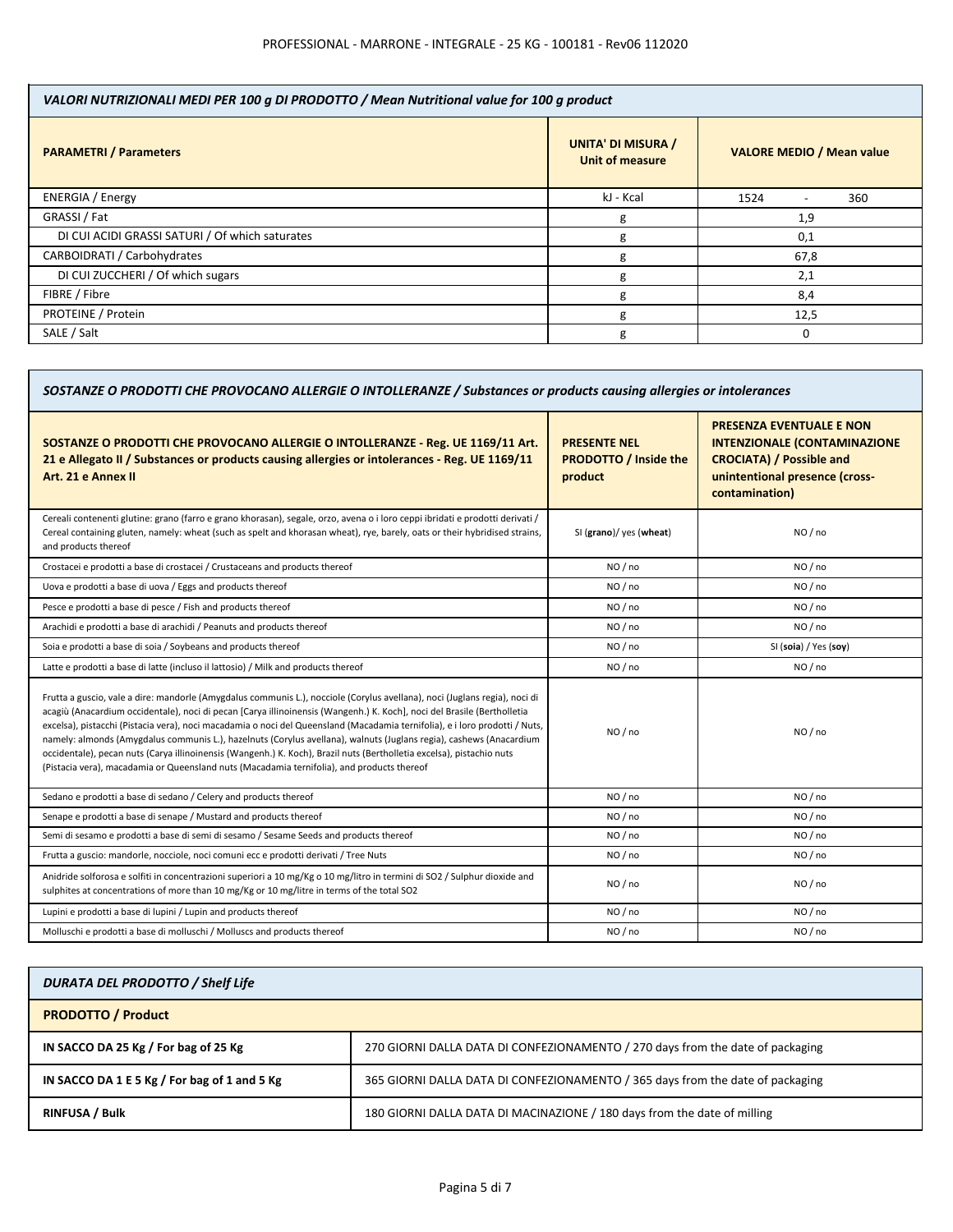DA CONSERVARE IN LUOGO FRESCO ED ASCIUTTO (temp. 18-25 C° umidità ≤ 60%) / Store in a cool and dry place (temp. 18-25  $C^{\circ}$  humidity  $\leq 60\%)$